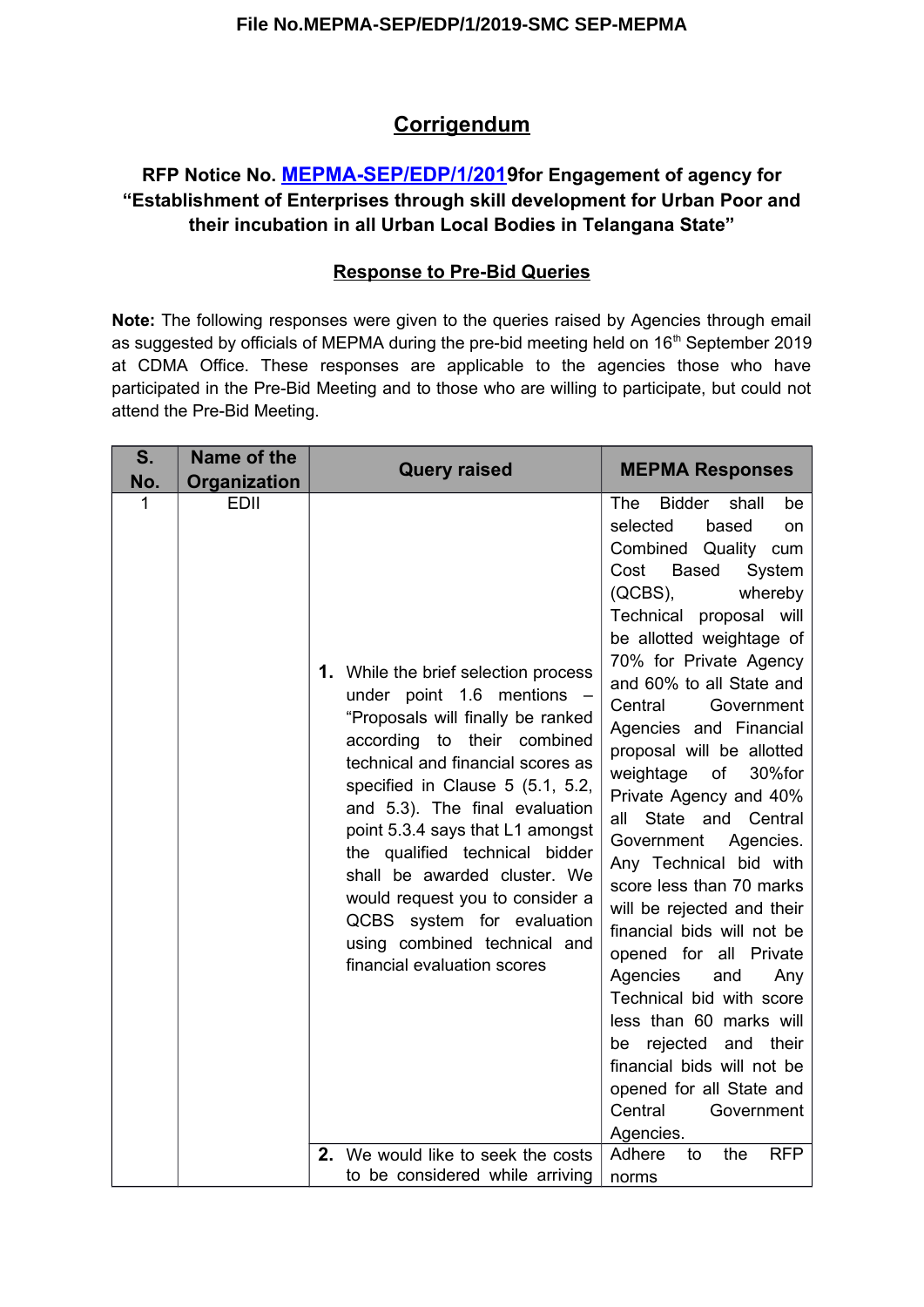| S.<br>No. | Name of the<br>Organization | <b>Query raised</b>                                                                                                                                                                                                                                                                                                                                                                                                                                                                                                                                                                                                        | <b>MEPMA Responses</b>                                                                                                                                                                                                                                                                                                                                                                                                                                                                                                             |
|-----------|-----------------------------|----------------------------------------------------------------------------------------------------------------------------------------------------------------------------------------------------------------------------------------------------------------------------------------------------------------------------------------------------------------------------------------------------------------------------------------------------------------------------------------------------------------------------------------------------------------------------------------------------------------------------|------------------------------------------------------------------------------------------------------------------------------------------------------------------------------------------------------------------------------------------------------------------------------------------------------------------------------------------------------------------------------------------------------------------------------------------------------------------------------------------------------------------------------------|
|           |                             | at the 'unit cost of enterprise'<br>mentioned on page 8                                                                                                                                                                                                                                                                                                                                                                                                                                                                                                                                                                    |                                                                                                                                                                                                                                                                                                                                                                                                                                                                                                                                    |
|           |                             | 3. Under the format for Technical<br>Evaluation pg. 13-point I.2 -<br>"Experience in the areas of<br>facilitating<br>setting<br>up/<br>sustainability of<br>enterprises<br>during last 5 Financial Years",<br>Self-<br><b>RFP</b><br>asks<br>for<br>the<br>declaration<br>the<br>report<br>by<br>entrepreneur to<br>be attached<br>(Format 9).<br>In our<br>opinion<br>getting<br>individual<br>many<br><b>SO</b><br>entrepreneurs to provide self-<br>declaration shall be e tedious<br>ask in large numbers and we<br>would request you to ask for a<br>declaration from Bidder itself                                   | Revised Format no. 9<br>Update along with this<br>Corrigendum.<br>Experience in the areas<br>of setting up/ facilitating<br>sustainability<br>οf<br>enterprises during last 5<br><b>Financial Years</b><br>than<br>200<br>More<br>enterprises/microenterpri<br>ses setup - 10 marks and<br>prorated 2.5 mark for<br>every 100 enterprises<br>setup up to a maximum<br>of 600 enterprises<br>Organizations<br>must<br>provide relevant proofs<br>against the successfully<br>established entities along<br>the duly filled Format 9 |
|           |                             | 4. Further, given the details to be<br>filled in under format 6 and 9,<br>would<br>request you<br>to<br>we<br>consider as extension in last<br>date of submission by at least 2<br>weeks to enable us to submit a<br>quality<br>comprehensive<br>and<br>response to RFP.                                                                                                                                                                                                                                                                                                                                                   | Date<br>the<br>Last<br>for<br>response to RFP<br>has<br>been revised. New date<br>for submission for the<br>response to RFP is 30th<br>October 2019<br>before<br>4.00 PM.                                                                                                                                                                                                                                                                                                                                                          |
|           |                             | 5. For the schedule of payment,<br>have<br>the<br>following<br>we<br>observations:<br>Under 2nd Milestone the release<br>is mentioned as - "10% of the<br>total cost for establishing the<br>submitting<br>$unit -$<br>the<br>on<br>readiness plan with deliverables<br>along with ULB wise identified<br>list<br>entrepreneurs<br>of<br>and<br>businesses".<br>potential<br>We<br>request you to keep it as the<br>release condition for milestone<br>1 - "10% of the total cost on<br>submitting the final report."<br>the 3rd<br>milestone<br>For<br>the<br>deliverable<br>mentions -<br>"Grounding the enterprise with | Schedule<br>of Payment<br>and timelines against the<br>deliverables have been<br>revised. Kindly note the<br>following<br>revised<br>Schedule<br>of<br>Payment<br>and timelines against the<br>deliverables<br><b>1st Milestone</b><br>Survey and report on the<br>existing<br>businesses<br>supported under<br>bank<br>linkages<br>Revised<br>$-$<br>Timeline is T+1.5 months<br>instead of T+1<br>15% of the total cost on                                                                                                       |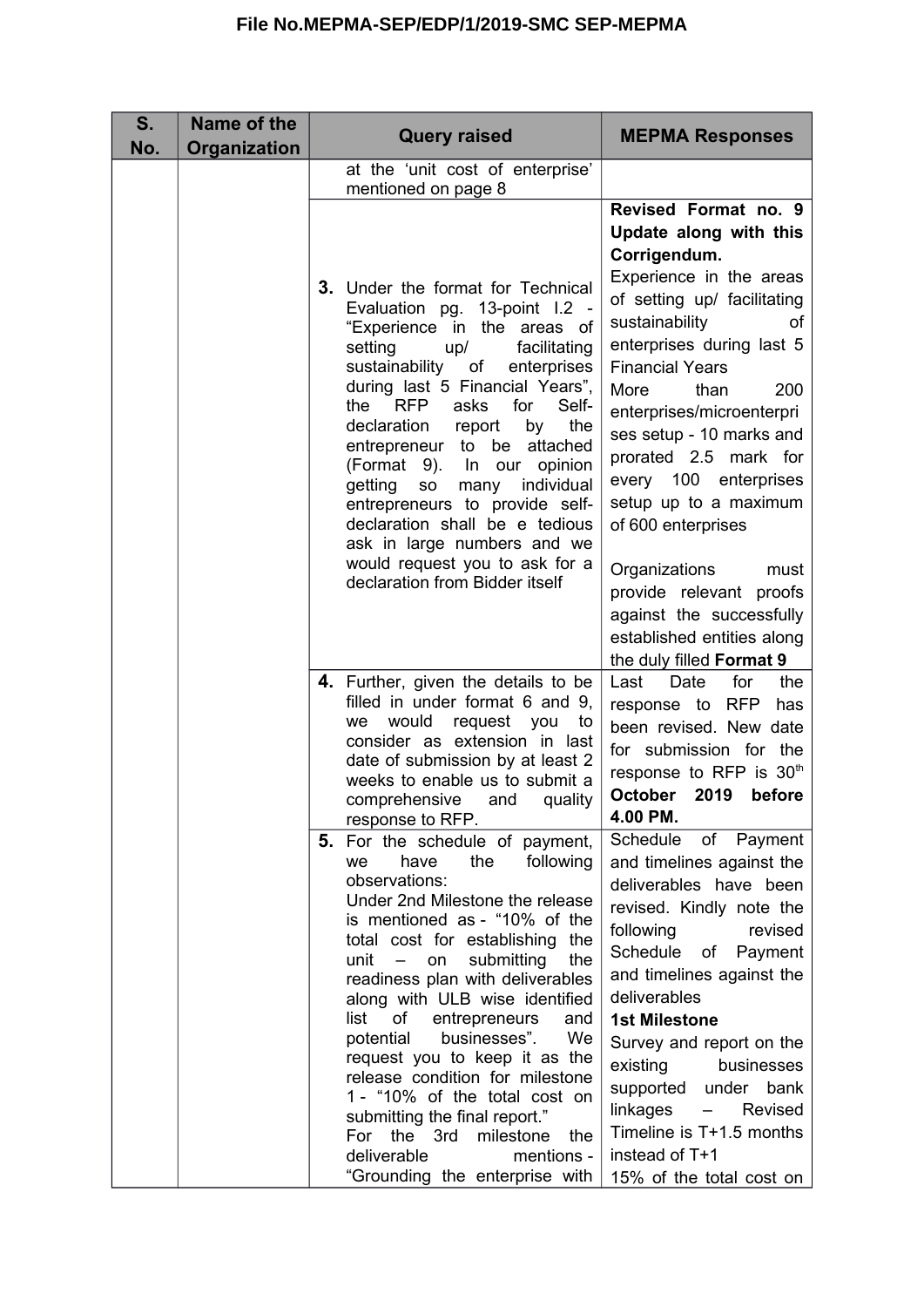| S.<br>No. | Name of the<br>Organization | <b>Query raised</b>                                                                                                                                                                                                                                                                                                                                                                                                                                                                                                                                                                                                                                                                                                                                                                                                                                                                                                                                                                                          | <b>MEPMA Responses</b>                                                                                                                                                                                                                                                                                                                                                                                                                                                                                                                                                                                                                                                                                                                                                                                                                                                                                                                                                                                                                                                                                                                                                                                         |
|-----------|-----------------------------|--------------------------------------------------------------------------------------------------------------------------------------------------------------------------------------------------------------------------------------------------------------------------------------------------------------------------------------------------------------------------------------------------------------------------------------------------------------------------------------------------------------------------------------------------------------------------------------------------------------------------------------------------------------------------------------------------------------------------------------------------------------------------------------------------------------------------------------------------------------------------------------------------------------------------------------------------------------------------------------------------------------|----------------------------------------------------------------------------------------------------------------------------------------------------------------------------------------------------------------------------------------------------------------------------------------------------------------------------------------------------------------------------------------------------------------------------------------------------------------------------------------------------------------------------------------------------------------------------------------------------------------------------------------------------------------------------------------------------------------------------------------------------------------------------------------------------------------------------------------------------------------------------------------------------------------------------------------------------------------------------------------------------------------------------------------------------------------------------------------------------------------------------------------------------------------------------------------------------------------|
|           |                             | sustainability report. Successful<br>establishment<br>of<br>enterprises<br>Proofs".<br>relevant<br>We<br>with<br>request to define sustainability<br>report<br>and/or<br>just<br>keep<br>Successful establishment is the<br>condition to meet milestone.<br>Further, our interpretation is that<br>40% of unit cost of establishing<br>enterprise shall be paid for each<br>enterprise established for the<br>quarter, kindly confirm<br>We request you to clarify on<br>how the remaining 40% of the<br>work order shall be paid and<br>expectations from handholding<br>support. It should also have<br>for<br>allowance<br>certain<br>a<br>proportion of enterprises to fail<br>post establishment.<br>In page 13 it is mentioned under<br>evaluation<br>criteria<br>under<br>required forms, format 9 is<br>mentioned which is not present.<br>In format 6 of page 25 it is<br>mentioned to provide list of<br>enterprises in the following<br>format with all particulars which<br>is exhaustive to do. | submitting the final report<br>instead of 10 %<br>2nd Milestone<br>of<br>Plan<br>execution,<br>inception report, mapping<br>of<br>potential<br>new<br>businesses, readiness to<br>establish<br>the<br>units,<br>monitoring,<br>bank<br>linkages, mentoring etc<br>for the span of a year $-$<br>Revised Timeline is T+3<br>instead of T+2<br>15% of the total cost for<br>establishing the unit - on<br>submitting the readiness<br>with deliverables<br>plan<br>along with ULB<br>wise<br>identified<br>list<br>of<br>entrepreneurs<br>and<br>potential<br>businesses<br>instead of 10%<br>3rd Milestone<br>No Change in Timelines<br>and payment Structure<br><b>4th Milestone</b><br>Payment for handholding<br>support shall be released<br>based on the criteria and<br>indicators developed and<br>assessed by the MEPMA<br>relevant<br>the<br>to<br>businesses promoted @<br>15% of unit cost 1st year<br>of handholding and 15%<br>of unit cost in the 2nd<br>of handholding<br>year<br>Instead of 20 % for first<br>year and 20% for the 2nd<br>year<br>Parameters to measure<br>Sustainable model will be<br>derived after the selected<br>agency submits their $2^{nd}$<br>Milestone<br>deliverable |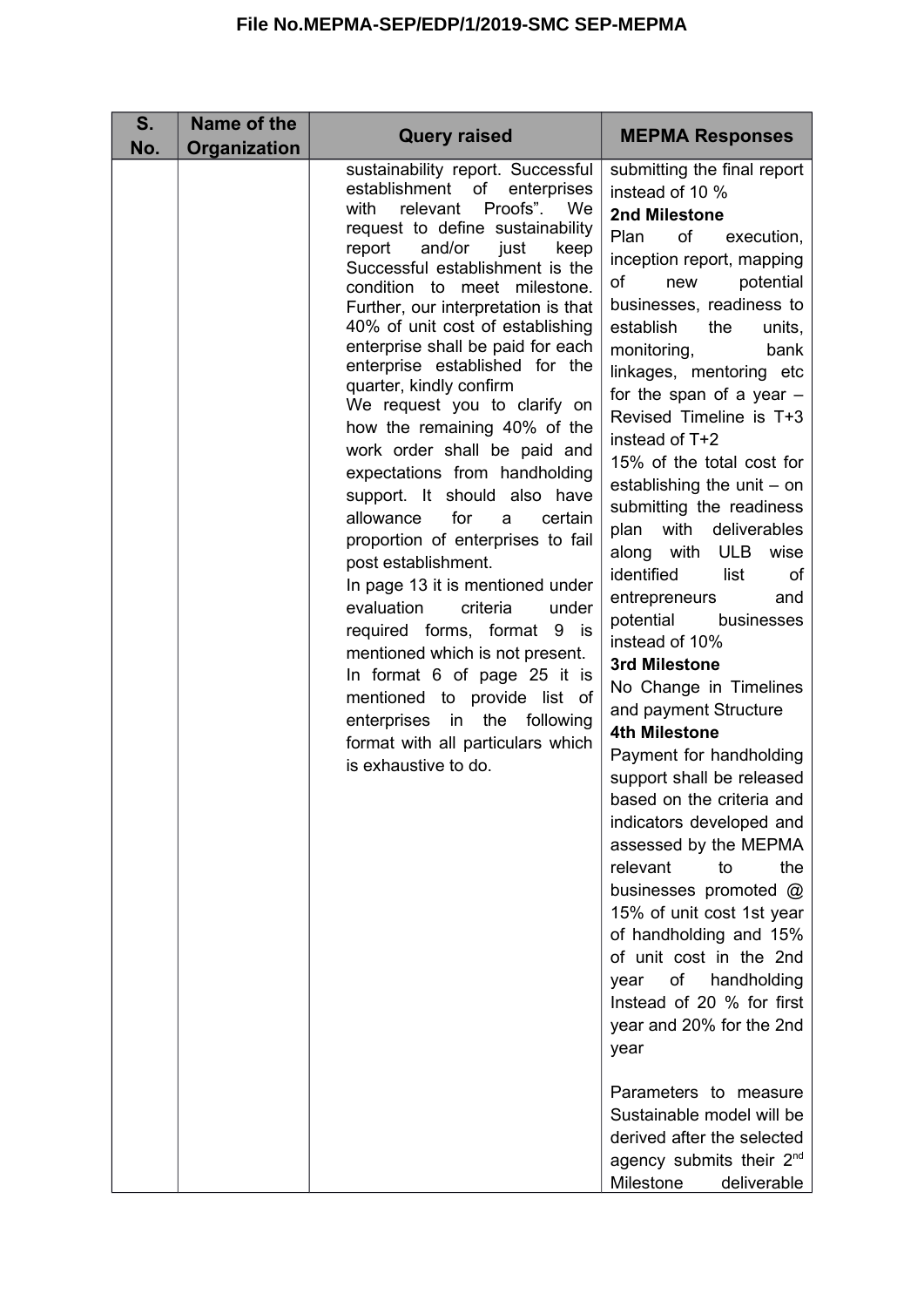| S.<br>No.      | Name of the<br>Organization | <b>Query raised</b>                                                                                                                                                                                                                                                                                                                                             | <b>MEPMA Responses</b>                                                |
|----------------|-----------------------------|-----------------------------------------------------------------------------------------------------------------------------------------------------------------------------------------------------------------------------------------------------------------------------------------------------------------------------------------------------------------|-----------------------------------------------------------------------|
|                |                             |                                                                                                                                                                                                                                                                                                                                                                 | related<br>the<br>cluster<br>to<br>allocated to them and<br>trades    |
|                |                             |                                                                                                                                                                                                                                                                                                                                                                 | Kindly<br>refer<br>to<br>Clarification<br>issued<br>to<br>point no. 3 |
| $\overline{2}$ | <b>WEAIM</b>                | for<br>relaxation for<br>6. Request<br>submission date of proposal                                                                                                                                                                                                                                                                                              | refer<br>Kindly<br>to<br>Clarification<br>issued<br>to<br>point no. 4 |
|                |                             | 7. Page no 13 - There need to be<br>practical numbers so that there<br>could be healthy competition<br>and<br>people<br>for<br>may come<br>bidding                                                                                                                                                                                                              | Kindly<br>refer<br>to<br>Clarification<br>issued<br>to<br>point no. 3 |
|                |                             | 8. First 3 months is completely for<br>documentation<br>process<br>and<br>money is required so there need<br>to be consideration                                                                                                                                                                                                                                | Kindly<br>refer<br>to<br>Clarification<br>issued<br>to<br>point no. 5 |
|                |                             | <b>9.</b> Enterprises with proof is tricky                                                                                                                                                                                                                                                                                                                      | Adhere<br>the<br><b>RFP</b><br>to<br>norms                            |
|                |                             | 10. Release of funds for enterprise<br>to be established from MEPMA<br>side directly proportionate to the<br>organisation performance                                                                                                                                                                                                                           | <b>RFP</b><br>Adhere<br>to<br>the<br>norms                            |
|                |                             | 11. Deliverables<br>and<br>amount<br>against it                                                                                                                                                                                                                                                                                                                 | Kindly<br>refer<br>to<br>Clarification<br>issued<br>to<br>point no. 5 |
|                |                             | 12. There<br>of<br>is<br>mention<br>no<br>percentage of 60% as discussed<br>with us for completing certain<br>tasks                                                                                                                                                                                                                                             | refer<br>Kindly<br>to<br>Clarification issued<br>to<br>point no. 5    |
|                |                             | 13. After due diligence only, the<br>organisations are partnered then<br>understanding their challenges<br>in execution is important as<br>everything<br>revolves<br>around<br>timely funding                                                                                                                                                                   | Adhere<br><b>RFP</b><br>the<br>to<br>norms                            |
|                |                             | <b>14.</b> Disclaimer often reminds that<br>the project may stop at any point<br>of time and there is penalty but<br>this<br>vertical<br>in.<br>specially<br>challenges like resources, time,<br>mobilisation, trainings etc do<br>incur cost and if there is penalty<br>and closure of project abruptly<br>may impact the organisation<br>who opted to work on | Adhere<br><b>RFP</b><br>the<br>to<br>norms                            |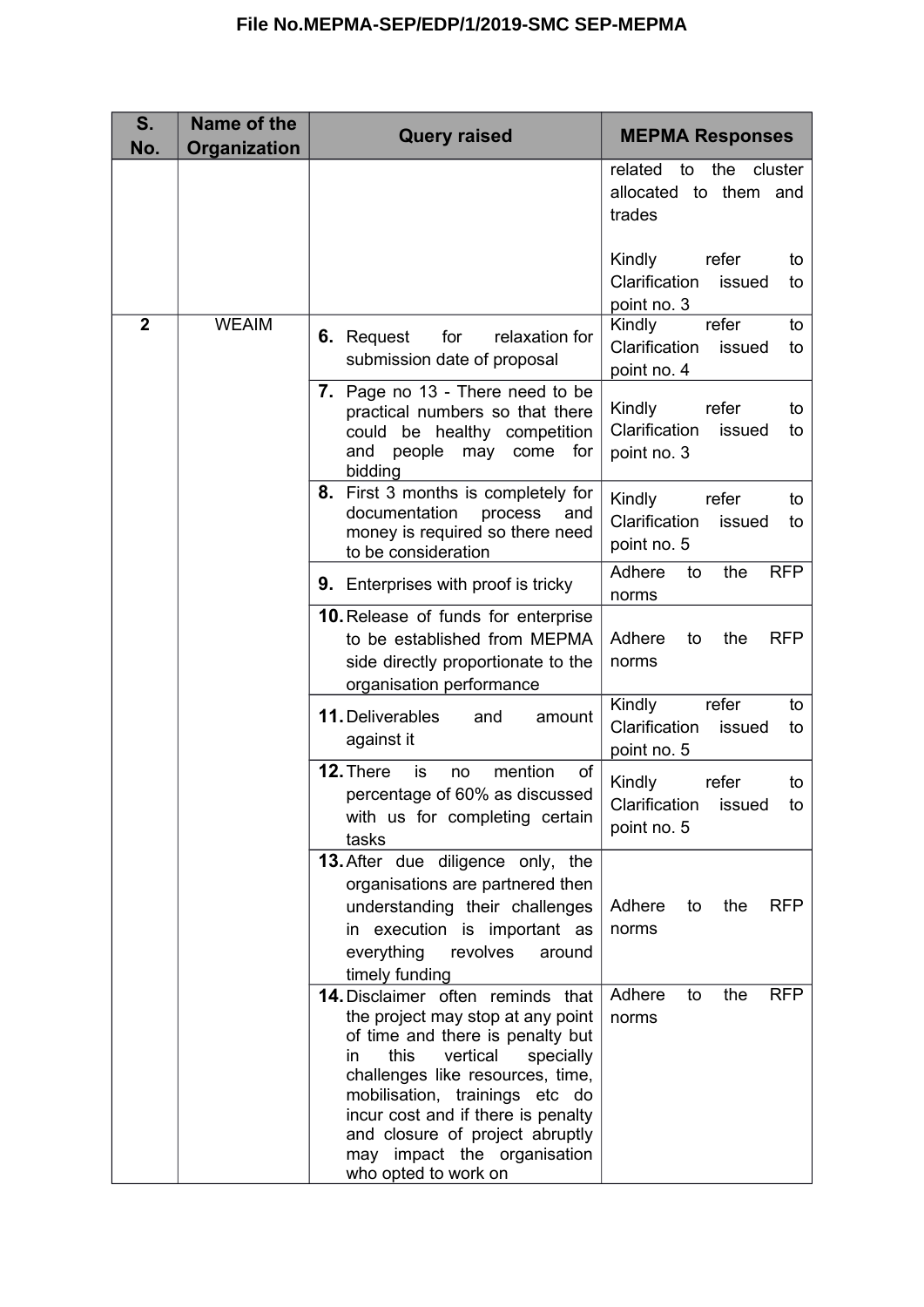| S.<br>No. | Name of the<br><b>Organization</b> | <b>Query raised</b>                                                                                                                                                                                        | <b>MEPMA Responses</b>                                                                                                                                                                                                                                                                                                                                                                                                                                                                                                                                                              |
|-----------|------------------------------------|------------------------------------------------------------------------------------------------------------------------------------------------------------------------------------------------------------|-------------------------------------------------------------------------------------------------------------------------------------------------------------------------------------------------------------------------------------------------------------------------------------------------------------------------------------------------------------------------------------------------------------------------------------------------------------------------------------------------------------------------------------------------------------------------------------|
|           |                                    | <b>15.</b> Case studies should be given<br>some percentage which is not<br>there                                                                                                                           | Adhere<br><b>RFP</b><br>the<br>to<br>norms                                                                                                                                                                                                                                                                                                                                                                                                                                                                                                                                          |
|           |                                    | <b>16.</b> Sustenance of enterprise mainly<br>depends on the funding and<br>follow-up? for bidder there need<br>to some relaxation to ensure<br>timely deliverables.                                       | Kindly<br>refer<br>to<br>Clarification<br>issued<br>to<br>point no. 5                                                                                                                                                                                                                                                                                                                                                                                                                                                                                                               |
|           |                                    | 17. Guarantee amount is huge as<br>every cluster has good number<br>of enterprises. Only after all the<br>due diligence the organisation is<br>considered<br>then<br>why<br>bank<br>guarantee is required? | Bid<br>Security shall<br>be<br>submitted<br>@5%<br>οf<br>contract value submitted<br>at the time of entering<br>into agreement by the<br>successful bidder either<br>through DD<br><b>Bank</b><br>or<br>guarantee.<br>(Bank<br>Guarantee format will be<br>shared with the short-<br>listed bidder or agency<br>after the financial bid<br>opening)instead of 10%                                                                                                                                                                                                                   |
|           |                                    | 18. Start-ups may be considered<br>hold<br>which<br>good<br>has<br>on<br>enterprise<br>promotion<br>and<br>handholding of enterprises.                                                                     | <b>RFP</b><br>Adhere<br>to<br>the<br>norms                                                                                                                                                                                                                                                                                                                                                                                                                                                                                                                                          |
|           |                                    | <b>19. Provision for state coordination</b><br>field<br>apart<br>from<br>team<br>coordination team                                                                                                         | Organization<br>should<br>have Central Team in<br>Place to participate in the<br>bid. On the basis of the<br>experience of the Central<br>will<br>Team<br>marks<br>be<br>allocated<br>against<br><b>CVs</b><br>submitted by the bidder.<br>The lists of experts to be<br>deployed from the central<br>team are as follows.<br>1. Enterprise<br><b>Development Expert</b><br>2. Value Chain Expert<br>3. Marketing Expert<br>Monitoring<br>4.<br>and<br>evaluation Expert<br>5. Skill<br>Development<br>Expert<br>6. MIS Expert<br>All the above specified<br>experts should be post |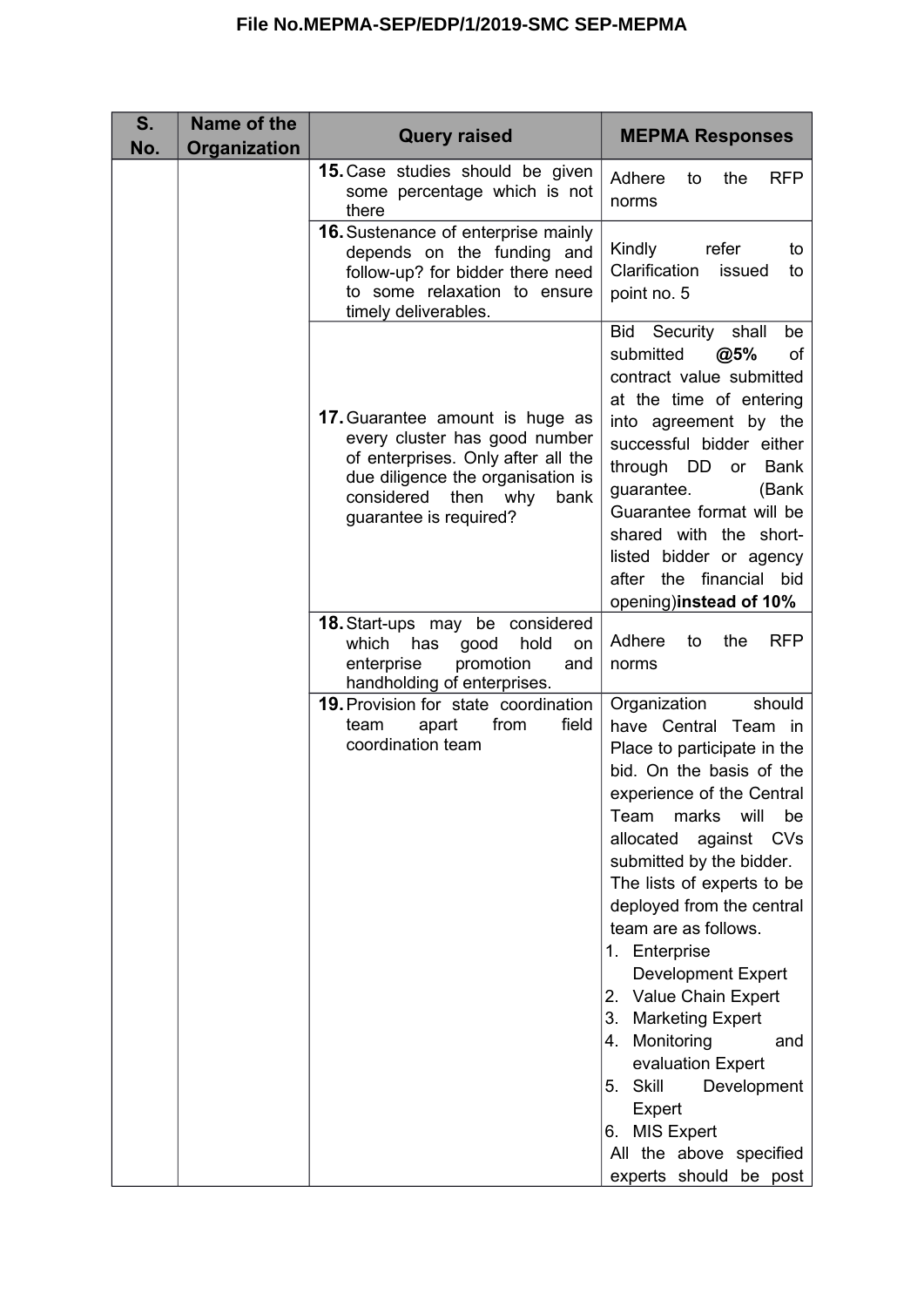| S.<br>No. | Name of the<br>Organization | <b>Query raised</b>                                                                                                                                                                                                                              | <b>MEPMA Responses</b>                                                                                                                                                                                                                                                                                                                                                                                                                                       |
|-----------|-----------------------------|--------------------------------------------------------------------------------------------------------------------------------------------------------------------------------------------------------------------------------------------------|--------------------------------------------------------------------------------------------------------------------------------------------------------------------------------------------------------------------------------------------------------------------------------------------------------------------------------------------------------------------------------------------------------------------------------------------------------------|
|           |                             |                                                                                                                                                                                                                                                  | graduates with minimum<br>5 years of relevant exp.                                                                                                                                                                                                                                                                                                                                                                                                           |
|           |                             | 20. criteria<br>for<br>selecting<br>district<br>coordinator<br>and<br>field<br>coordinators (Recruitment to be<br>after<br>work<br>order<br>accepted<br>approval)                                                                                | Provide CVs of Cluster<br>coordinator<br>field<br>and<br>coordinators<br>with<br>relevant experience as<br>per the RFP Norms to<br>MEPMA for evaluation.<br><b>MEPMA</b><br><b>Based</b><br>on<br>feedback<br>the<br>Cluster<br>coordinator<br>field<br>and<br>coordinators should be<br>deployed in the cluster<br>allocated<br>to<br>the<br>bidder<br>successful<br>and<br>the<br>time allocated for<br>same is 15 days from the<br>day of signing of MoU. |
|           |                             | 21. Indicators<br>for<br>&<br>successful<br>sustainable<br>enterprise<br>development                                                                                                                                                             | Parameters to measure<br>Sustainable model will be<br>derived after the selected<br>agency submits their 2 <sup>nd</sup><br>Milestone<br>deliverable<br>related to the cluster<br>allocated to them and<br>trades                                                                                                                                                                                                                                            |
|           |                             | 22. Suggest Any social category<br>ratio to be maintained while<br>grounding the enterprises<br>in<br>each category                                                                                                                              | social category ratio will<br>shared<br>the<br>once<br>be<br>cluster is allocated to the<br>successful bidder                                                                                                                                                                                                                                                                                                                                                |
|           |                             | 23. Increase the timelines for the<br>first three-month deliverables to<br>6 months                                                                                                                                                              | Kindly<br>refer<br>to<br>Clarification<br>issued<br>to<br>point no. 5                                                                                                                                                                                                                                                                                                                                                                                        |
|           |                             | 24. As WEAIM is 1.5 yr old women<br>association, we request you to<br>allow consortiums to meet the<br>average annual turnover criteria<br>of 200 lakhs and also to have<br>extended support.                                                    | Consortium is Allowed,<br>and Lead Bidder will be<br>responsible for fulfilling<br>all the conditions in the<br><b>RFPs</b>                                                                                                                                                                                                                                                                                                                                  |
|           |                             | financial<br>25. Allow<br>partners<br>to<br>manage funds for immediate<br>operations since there is no<br>provision<br>of<br>fund<br>advance<br>release and huge amount of<br>working capital will be required<br>for timely completion of works | No Advance payment will<br>be made and<br>Kindly<br>refer<br>to<br>Clarification<br>issued<br>to<br>point no. 24                                                                                                                                                                                                                                                                                                                                             |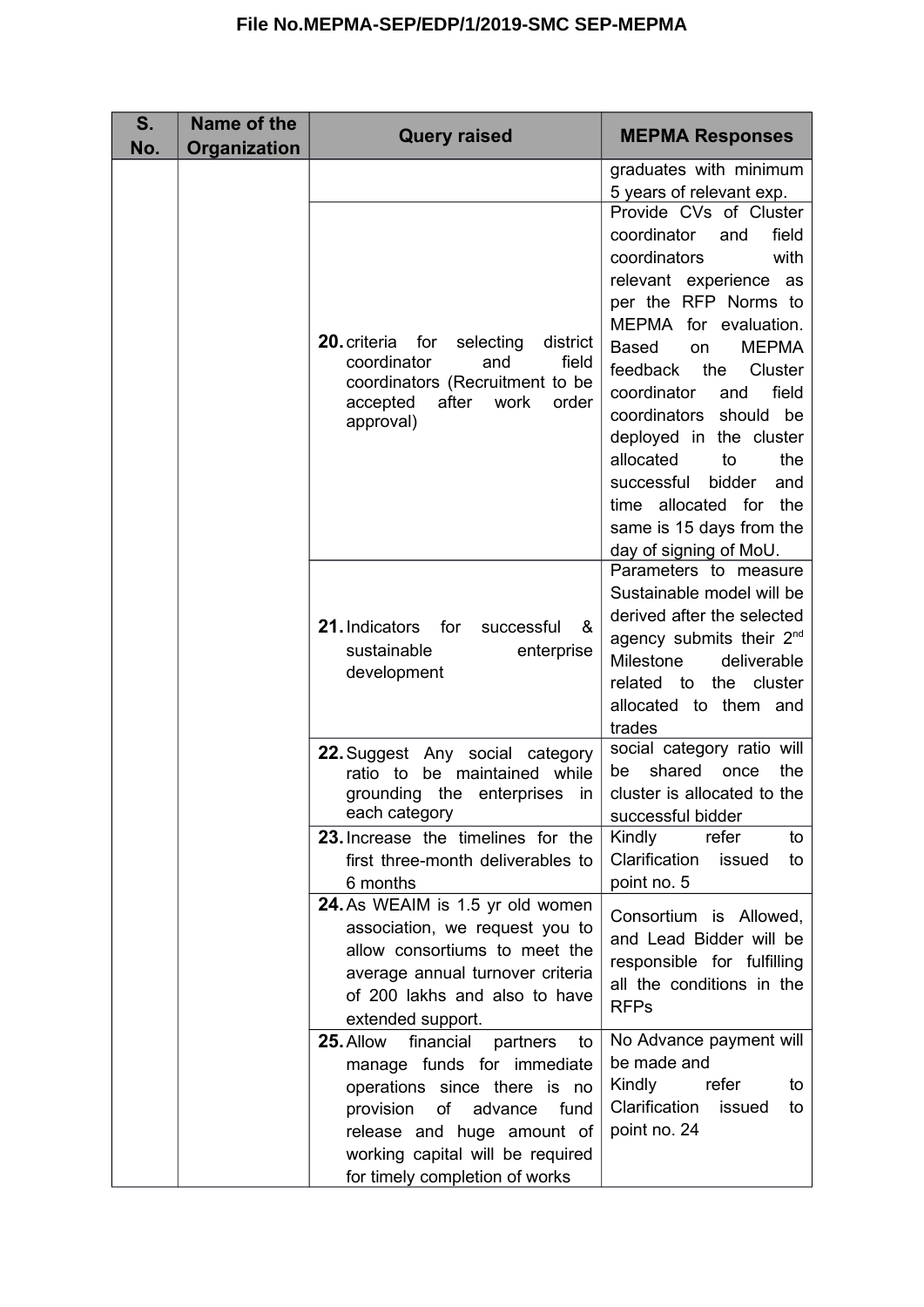| S.<br>No. | Name of the<br>Organization | <b>Query raised</b>                                                                                                                                                                                                                                                                                                                                                                                                                                                                                                                                                                       | <b>MEPMA Responses</b>                                                                            |
|-----------|-----------------------------|-------------------------------------------------------------------------------------------------------------------------------------------------------------------------------------------------------------------------------------------------------------------------------------------------------------------------------------------------------------------------------------------------------------------------------------------------------------------------------------------------------------------------------------------------------------------------------------------|---------------------------------------------------------------------------------------------------|
|           |                             | 26. Advance for mobilisation could<br>be released for us to have some<br>cushion to manage our financial<br>resources.                                                                                                                                                                                                                                                                                                                                                                                                                                                                    | No, Mobilization Advance<br>will be provided                                                      |
|           |                             | 27. Request MEPMA to provide<br>strong<br>bank<br>support<br>for<br>linkages                                                                                                                                                                                                                                                                                                                                                                                                                                                                                                              | Yes, MEPMA will support<br>for Bank Linkages                                                      |
| 3         | <b>MITCON</b>               | 28. Pl. refer your RfP engagement<br>of agency for establishment of<br>enterprise<br>through<br>skill<br>development for urban poor and<br>their incubation in all ULBs in<br>Telangana state.<br>29. Refer Point 1.9.2, on page No.8<br>Table II. It mentioned the target<br>for setting up of enterprise with<br>unit cost of<br>Rs.2.00 to 4.00 lakhs<br>Rs. 4.00 to Rs.6.00 lakhs<br>Rs. 6.00 to Rs. 10.00 lakhs<br><b>30. Kindly clarify whether the cost</b><br>mention above is total project<br>cost which includes land and<br>build cost or excluding land and<br>building cost | The Unit cost for setting<br>enterprise<br>up<br>is.<br>land<br>excluding<br>and<br>building cost |
|           |                             | 31. Kindly<br>bid<br>extend<br>the<br>submission<br>date<br>lot<br>οf<br>as<br>documents need to be collated,<br>also for bidding of 3 clusters, we<br>with<br>need to discuss<br>our<br>bankers' weather<br>they<br>will<br>provide BG for 5 years project,<br>our estimate of bank guarantee<br>is approx. Rs.1 Cr for which<br>banker and our board approval<br>need to be taken                                                                                                                                                                                                       | Kindly<br>refer<br>to<br>Clarification<br>issued<br>to<br>point no. 4                             |
|           |                             | 32. Kindly clarify the percentage of<br>SC/ST, Minorities to be targeted<br>in each cluster                                                                                                                                                                                                                                                                                                                                                                                                                                                                                               | refer<br>Kindly<br>to<br>Clarification<br>issued<br>to<br>point no. 22                            |
|           |                             | <b>33. Kindly clarify is the targeted</b><br>numbers given for setting up of<br>enterprise for each category is<br>minimum numbers mentioned in<br>the RFP. Weather the agency<br>exceeds the targets in one<br>category and does not achieve<br>the target in another category,<br>overall<br>but<br>total<br>target<br>is is<br>achieved or exceed, weather<br>payment is be made for overall                                                                                                                                                                                           | Adhere<br><b>RFP</b><br>the<br>to<br>norms                                                        |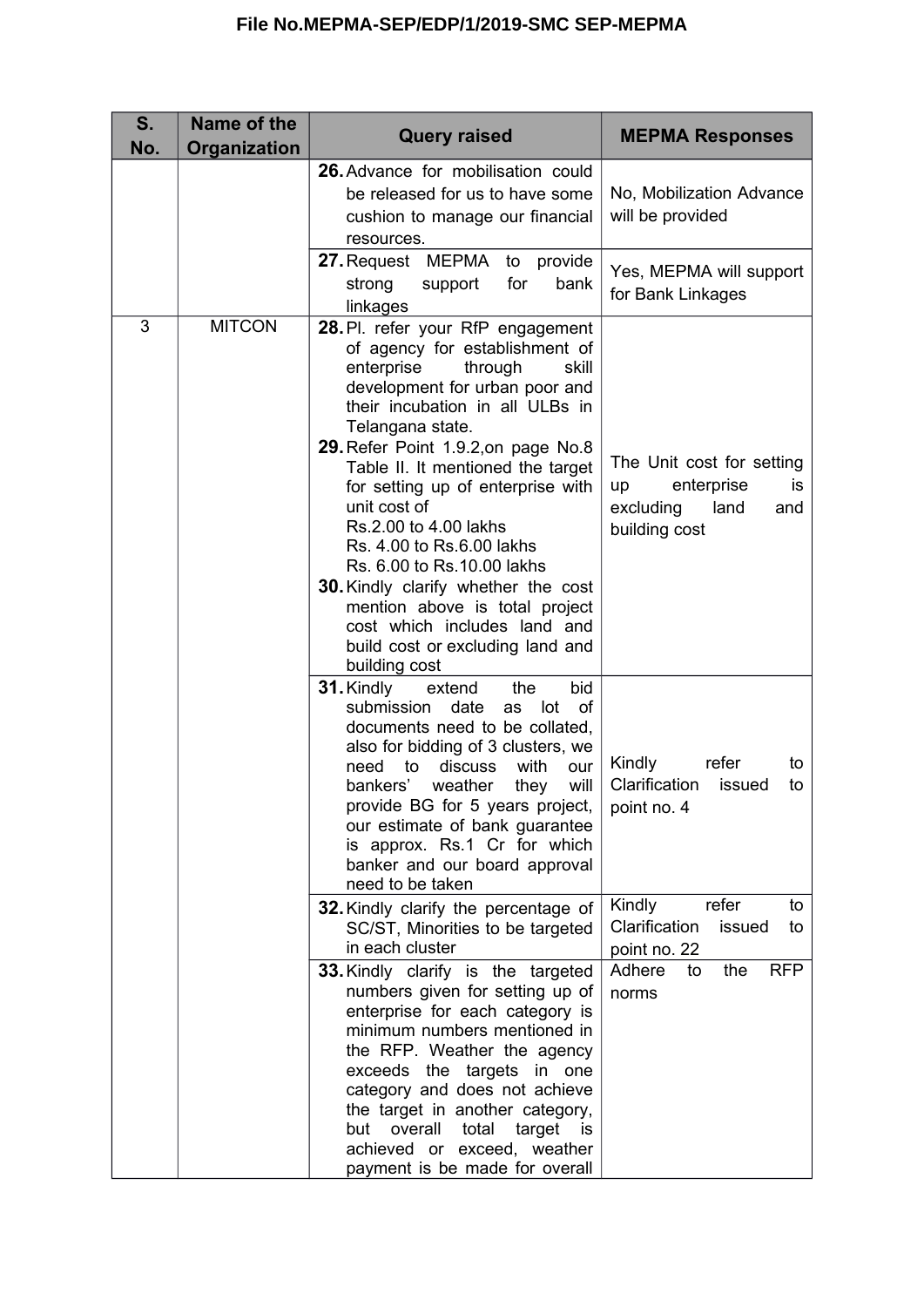| S.<br>No. | Name of the<br>Organization | <b>Query raised</b>                                                                                                                                                                                                                                                                                                                                                                                                                                                                                                                                                                                                                                                           | <b>MEPMA Responses</b>                                                                                                                                                                                                                                                     |
|-----------|-----------------------------|-------------------------------------------------------------------------------------------------------------------------------------------------------------------------------------------------------------------------------------------------------------------------------------------------------------------------------------------------------------------------------------------------------------------------------------------------------------------------------------------------------------------------------------------------------------------------------------------------------------------------------------------------------------------------------|----------------------------------------------------------------------------------------------------------------------------------------------------------------------------------------------------------------------------------------------------------------------------|
|           |                             | total target or proportionate to<br>each slab target                                                                                                                                                                                                                                                                                                                                                                                                                                                                                                                                                                                                                          |                                                                                                                                                                                                                                                                            |
|           |                             | 34. In Page 16, Point 9. Schedule of<br>payment, Sr.No.4: " The amount<br>for handholding support shall be<br>released based on the criteria<br>and indictors developed and<br>the<br><b>MEPMA</b><br>by<br>assessed<br>to<br>the<br>relevant<br>business<br>promoted. We request you to<br>kindly give clarity on this i.e.<br>what are the specific criteria and<br>indicators<br>developed<br>and<br>assessed by MEPMA. This is<br>required for our risk assessment<br>in the project RFP.                                                                                                                                                                                 | Kindly<br>refer<br>to<br>Clarification<br>issued<br>to<br>point no. 21                                                                                                                                                                                                     |
|           |                             | 35. In page 22 of RFP, submission<br>of CV: The<br>implementing<br>agency shall submit the CV of<br>core team. The CV of project<br>coordinators and coordinators<br>for each ULBs will be share<br>once the mandate is allocated to<br>us. As we need to recruit<br>resource person only if the<br>mandate is allotted to us. Hence<br>may be considered.                                                                                                                                                                                                                                                                                                                    | Kindly<br>refer<br>to<br>Clarification<br>issued<br>to<br>point no. 19 & 20                                                                                                                                                                                                |
| 4         | We Hub                      | for<br>relaxation<br><b>36. Request</b><br>of 5.1.2, 5.1.3, 5.1.4 and 5.1.5 in<br>page no. 12 of RFP, due to the<br>fact that WE Hub has been<br>by the Telangana<br>promoted<br>State Government in the year<br>2018 and do not meet the<br>conditions specified in the above<br>mentioned sections of the RF.<br><b>WEHUB</b><br>has<br>the<br>proven<br>credibility in securing the GIZ<br>project for Enterprise Promotion<br>in Telangana state for the period<br>of 2 years with a budget of INR<br>2.10<br>from<br>crores, the<br>aid<br>Australian<br>Government<br>amounting<br>30,00,000<br>to Rs.<br>Lakh INR over 1<br>year and<br>Multiple<br>other<br>corporate | All the state government<br>and central government<br>organizations<br>are<br>exempted<br>from<br>submission<br>οf<br><b>Bank</b><br>Guaranty.<br>All the state government<br>and central government<br>organizations<br>are<br>exempted from<br>clause<br>5.1.2 to 5.1.5. |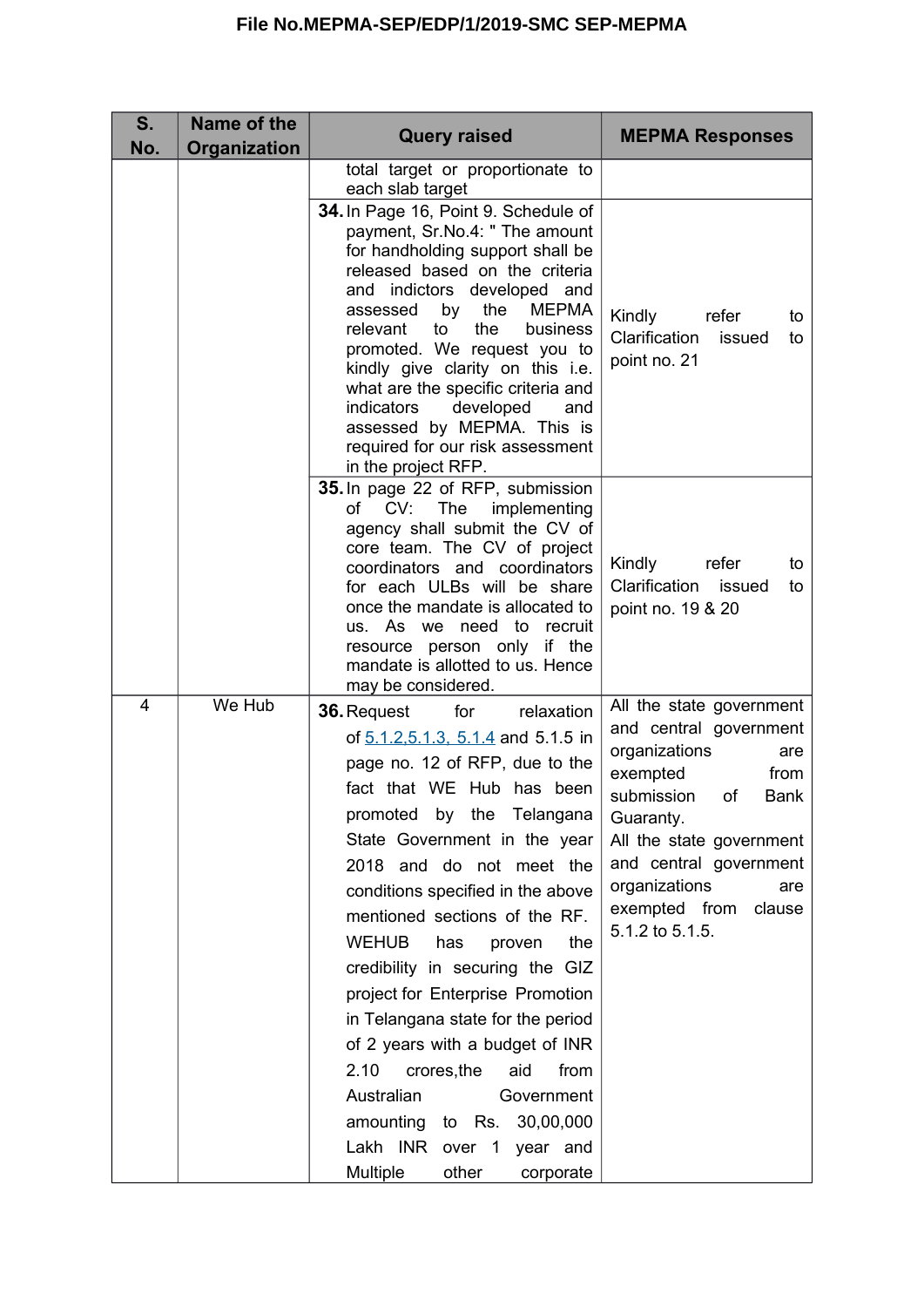| S.<br>No. | Name of the<br><b>Organization</b> | <b>Query raised</b>                                                                                                                                                                                                                                                                                                                                                                                                                                                                                                               | <b>MEPMA Responses</b>                                                              |
|-----------|------------------------------------|-----------------------------------------------------------------------------------------------------------------------------------------------------------------------------------------------------------------------------------------------------------------------------------------------------------------------------------------------------------------------------------------------------------------------------------------------------------------------------------------------------------------------------------|-------------------------------------------------------------------------------------|
|           |                                    | notable<br>innovation<br>programs<br>being P &G<br>among them<br>amounting to Rs. 10,00,000<br>Lakh INR over 3 months.                                                                                                                                                                                                                                                                                                                                                                                                            |                                                                                     |
|           |                                    | 37. Section 4, Page 11 mentioned<br>only One key resource and<br>cluster & field resources, but the<br>project scope needs minimum<br>resources in Core Team such as<br>the following 1) EDP expert 2)<br>MIS 3) Skill Building 4) Finance<br>5)<br>Enterprise<br>expert<br>Establishment expert                                                                                                                                                                                                                                  | Kindly<br>refer<br>to<br>Clarification<br>issued<br>to<br>point no. 19 & 20         |
|           |                                    | <b>38.</b> The indicators for sustainable<br>enterprise after setting up an<br>enterprise to<br>be<br>clearly<br>mentioned as the current scope<br>doesn't mention any details<br>regarding the same.                                                                                                                                                                                                                                                                                                                             | Kindly refer clarification<br>issued to point no 21                                 |
|           |                                    | 39. Bid Security @10% is burden as<br>the payments are in line with<br>deliverables to<br>execute<br>the<br>project, it<br>the<br>impacts<br>performance as it has indirect<br>impact on staff salaries and<br>other enterprise establishment<br>charges will be burdening the<br>organization. Requesting for re<br>look into this and consider in<br>waving off the bid security fee.<br>(As WE Hub is a government<br>initiative, our budget will be<br>released from government and<br>we cannot keep Bid security<br>amount) | Kindly<br>refer<br>to<br>Clarification<br>issued<br>to<br>point no. 17& point no 36 |
| 5         | <b>NIMSME</b>                      | 40. Kindly find<br>that there<br>is<br>- a<br>requirement of 10% Security<br>Deposit for the total project<br>Value through BG, whether this<br>is flexible?                                                                                                                                                                                                                                                                                                                                                                      | Kindly<br>refer<br>to<br>Clarification<br>issued<br>to<br>point no. 17              |
|           |                                    | 41. The last<br>part of the<br>40%<br>payment is only released after<br>the satisfactory sustainability of                                                                                                                                                                                                                                                                                                                                                                                                                        | Kindly<br>refer<br>to<br>Clarification<br>issued<br>to<br>point no. 5               |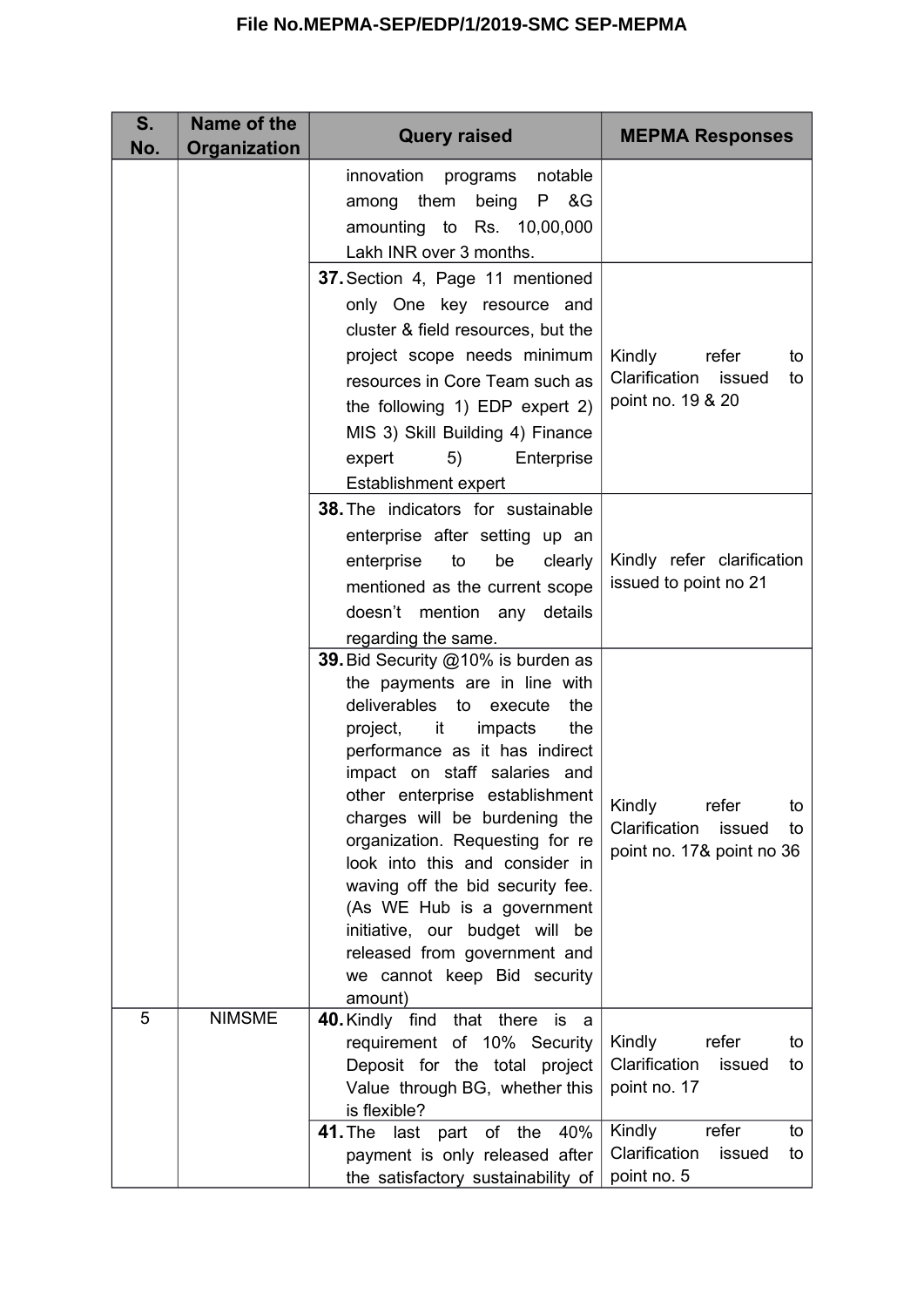| S.<br>No. | Name of the<br>Organization | <b>Query raised</b>                                                                                                                                                                                                                                                                                                                                                                            | <b>MEPMA Responses</b>                                                                                                                          |
|-----------|-----------------------------|------------------------------------------------------------------------------------------------------------------------------------------------------------------------------------------------------------------------------------------------------------------------------------------------------------------------------------------------------------------------------------------------|-------------------------------------------------------------------------------------------------------------------------------------------------|
|           |                             | the beneficiaries, kindly explicitly<br>explain that success factor, so<br>that we can understand the<br>parameter and also request you<br>to make it 20% at the end and<br>make it 20% at the beginning.                                                                                                                                                                                      |                                                                                                                                                 |
| 6         | EY LLP                      | 42. Please clarify, It is mentioned<br>that:<br>1. Handholding support is<br>required for a period of two<br>years from the date of<br>enterprise set-up<br>2. Since the project duration is<br>36 months, we assume that<br>all enterprises we have<br>variable handholding period<br>till the end of project closure                                                                         | Handholding<br>1. Yes,<br>support will be for two<br>years from the date<br>of enterprise set-up<br>2. Overall Project period<br>is for 5 years |
|           |                             | 43. Request to convert the<br>bid<br>procurement process to Quality<br>Selection<br>Cost<br><b>Based</b><br>and<br>method<br>(QCBS)<br>(quality<br>weightage-80%, cost weightage-<br>20%).                                                                                                                                                                                                     | Kindly<br>refer<br>to<br>Clarification<br>issued<br>to<br>point no. 1                                                                           |
|           |                             | 44. Request if the Coordinators can<br>be hired post project start as it<br>will depend on the cluster for<br>which an agency will be hired.                                                                                                                                                                                                                                                   | Kindly<br>refer<br>to<br>Clarification<br>issued<br>to<br>point no. 20                                                                          |
|           |                             | 45. Request to reduce the number<br>of enterprises.                                                                                                                                                                                                                                                                                                                                            | Kindly<br>refer<br>to<br>Clarification<br>issued<br>to<br>point no. 3                                                                           |
|           |                             | 1 Enterprise will account for a single<br>beneficiary<br>Enterprise<br>or<br>an<br>established<br>of<br>by<br>group<br>a<br>beneficiaries will account to<br>the<br>number of people in that group.                                                                                                                                                                                            | Group Entity will also be<br>considered<br>Single<br>as<br>entity                                                                               |
|           |                             | Please clarify whether client issued<br>certificates/project<br>closure<br>certificate stating that enterprises<br>have been set up will suffice or<br>individual Self-declaration report by<br>the entrepreneur is also required to<br>be submitted. Also, getting so many<br>individual entrepreneurs to provide<br>self-declaration shall be e tedious<br>ask in large numbers and we would |                                                                                                                                                 |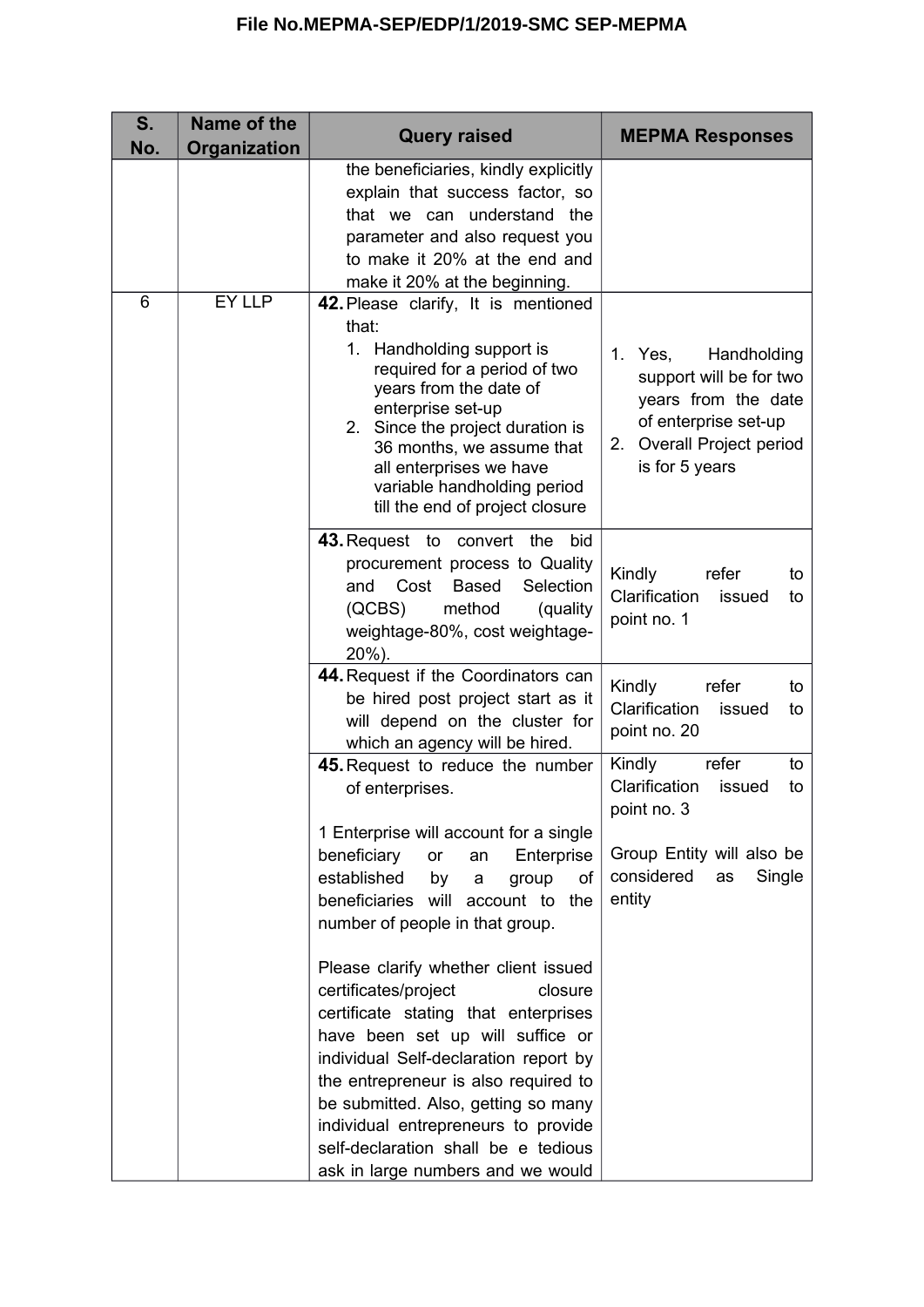| S.<br>No. | Name of the<br>Organization | <b>Query raised</b>                                                | <b>MEPMA Responses</b>                           |
|-----------|-----------------------------|--------------------------------------------------------------------|--------------------------------------------------|
|           |                             | request that declaration from the<br>Bidding firm can be accepted. |                                                  |
|           |                             | 46. Please specify the evaluation                                  | Kindly<br>refer<br>to                            |
|           |                             | criteria for evaluation of CVs.                                    | Clarification<br>issued<br>to                    |
|           |                             |                                                                    | point no. 19                                     |
|           |                             | 47. Page 31 is not there in the RFP                                | Typo error, Approach &<br>Methodology must<br>be |
|           |                             | document                                                           | shared by agency                                 |
|           |                             | 48. Given<br>that<br><b>of</b><br>the<br>most                      |                                                  |
|           |                             | payments will be realized in                                       |                                                  |
|           |                             | later<br>stages,<br>we<br>would                                    |                                                  |
|           |                             | request if 20% mobilization                                        | Kindly<br>refer<br>to                            |
|           |                             | advance<br>can<br>be<br>released                                   | Clarification<br>issued<br>to                    |
|           |                             | against a bank guarantee at<br>the time of project sign-off.       | point no. 26                                     |
|           |                             | Further we suggest keeping the                                     |                                                  |
|           |                             | financial milestones in a way                                      | Kindly<br>refer<br>to                            |
|           |                             | having 50% of project cost                                         | Clarification<br>issued<br>to<br>point no. 5     |
|           |                             | against activities prior to setup                                  |                                                  |
|           |                             | of enterprise and 50% payments                                     |                                                  |
|           |                             | linked to enterprise setup and                                     |                                                  |
|           |                             | handholding support<br>49. Please clarify, whether                 | Kindly<br>refer<br>to                            |
|           |                             | successful registration can fulfil                                 | Clarification<br>issued<br>to                    |
|           |                             | the criteria for release of 3 <sup>rd</sup>                        | point no. 5                                      |
|           |                             | Milestone or on the start of the<br>economic activity by the       |                                                  |
|           |                             | enterprise. Further would a                                        | This point is beyond the                         |
|           |                             | collective/producer company                                        | scope of RFP                                     |
|           |                             | registered count as 1                                              | No Invoice Frequency                             |
|           |                             | enterprise or all stakeholders<br>will be counted against the      | will be reduced                                  |
|           |                             | number of enterprises to be                                        |                                                  |
|           |                             | setup.                                                             |                                                  |
|           |                             | In addition, can existing enterprises                              |                                                  |
|           |                             | with poor sustainability and growth                                |                                                  |
|           |                             | be identified and post approval from                               |                                                  |
|           |                             | MEPMA be enabled through                                           |                                                  |
|           |                             | training, mentoring and handholding                                |                                                  |
|           |                             | support. If so, how will the 3rd<br>milestone linked payment be    |                                                  |
|           |                             | processes since they would already                                 |                                                  |
|           |                             | be setup                                                           |                                                  |
|           |                             | We request if invoice frequency                                    |                                                  |
|           |                             | could be reduced to monthly instead                                |                                                  |
|           |                             | of quarterly.                                                      |                                                  |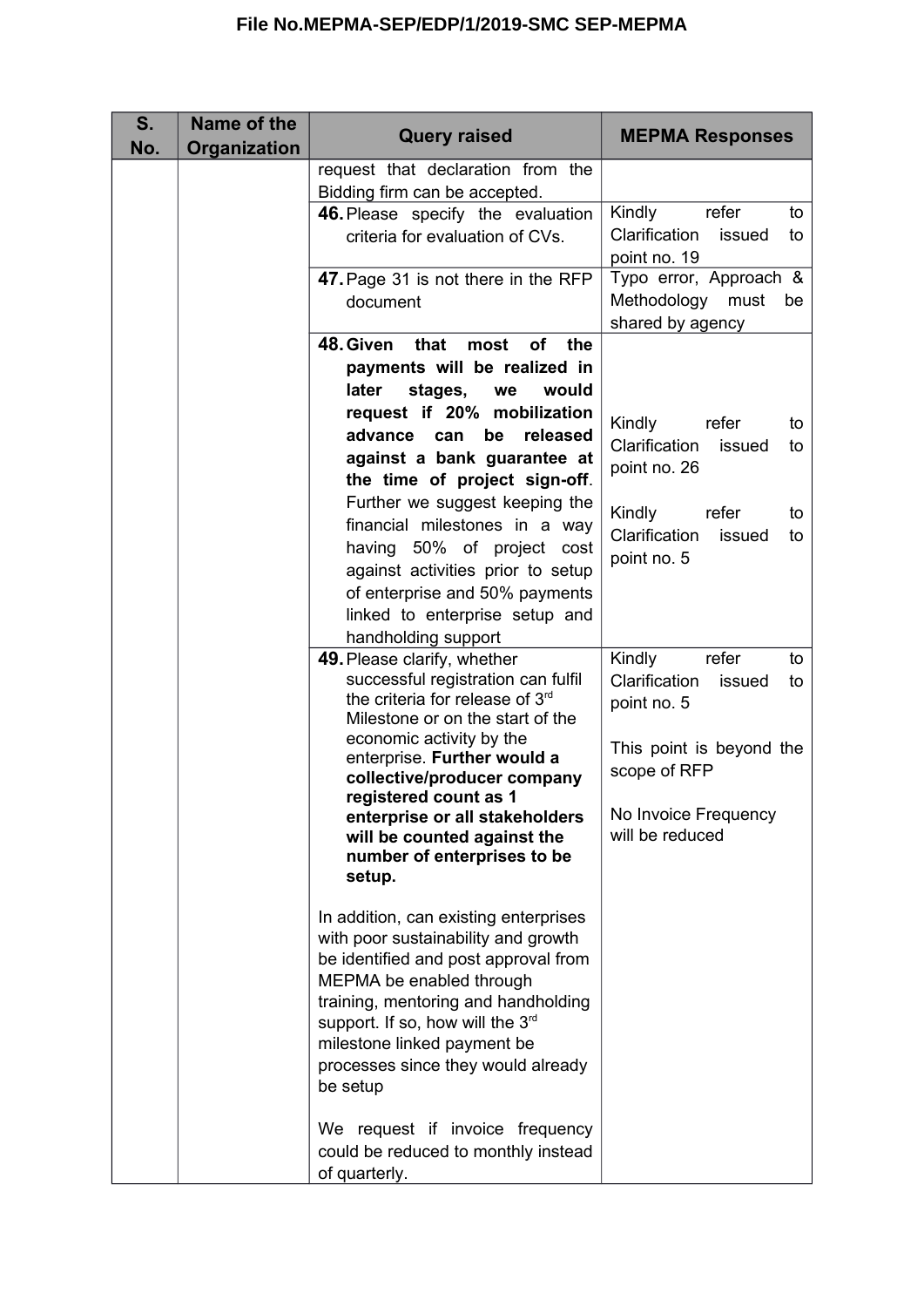| S.<br>No. | Name of the<br>Organization | <b>Query raised</b>                                                                                                                                                                                                                                                                                                                                                                                                                                                                                                                                                           | <b>MEPMA Responses</b>                                                                                                                                |
|-----------|-----------------------------|-------------------------------------------------------------------------------------------------------------------------------------------------------------------------------------------------------------------------------------------------------------------------------------------------------------------------------------------------------------------------------------------------------------------------------------------------------------------------------------------------------------------------------------------------------------------------------|-------------------------------------------------------------------------------------------------------------------------------------------------------|
|           |                             | <b>50.</b> We seek clarity on the indicators<br>which will be assessed to accept<br>successful handholding support.<br>The only independent and<br>verifiable evidence will be the<br>bank data – the most prominent<br>indicator of venture<br>sustainability will be the regular<br>repayment of the bank loans<br>Further, we would request MEPMA<br>to factor a certain failure rate for<br>enterprises post setup since even<br>with the best of support few<br>enterprises may fail to take-off.                                                                        | Kindly<br>refer<br>to<br>Clarification<br>issued<br>to<br>point no. 5<br>Not Applicable                                                               |
|           |                             | 51. Kindly Clarify if consortium is<br>allowed in implementation of this<br>project. If "Yes" we request<br>MEPMA to evaluate both the<br>consortium partners on the<br><b>Technical and Financial</b><br>aspects. We also request<br>MEPMA to Clarify the following<br>In Consortium partnership if<br>Lead bidder is different and<br>the consortium partner is the<br>same for multiple lead bidders<br>due to their prior experience in<br>the field of EDP, will MEPMA<br>allow consortium partner to<br>work with different lead<br>bidders in more than 3<br>Clusters. | Every Lead bidder will<br>have<br>individual<br>consortium partners<br>One Agency can not be<br>consortium<br>partner<br>to<br>multiple Lead bidders. |
|           |                             | <b>52.</b> In case of some consortium<br>have common members, pls.<br>specify how will the current<br>capping of awarding 3 clusters<br>at the maximum be applied at<br>the consortium level<br>53. To any shortlisted agency is<br>there any possibility to award                                                                                                                                                                                                                                                                                                            | Not Applicable<br>Kindly<br>refer<br>to<br>Clarification<br>issued<br>to<br>point no. 51<br><b>No</b>                                                 |
|           |                             | more than 3 clusters<br>54. Please add following clause to<br>this section:<br>terminate<br>this<br>Agency<br>may<br>Agreement,<br>particular<br>or<br>any<br>Services, immediately upon written<br><b>MEPMA</b><br>notice<br>to<br>Agency<br>if<br>reasonably determine that Agency<br>can no longer provide the Services<br>in accordance with applicable law or                                                                                                                                                                                                            | Refer to clause 10.7 of<br>the RFP                                                                                                                    |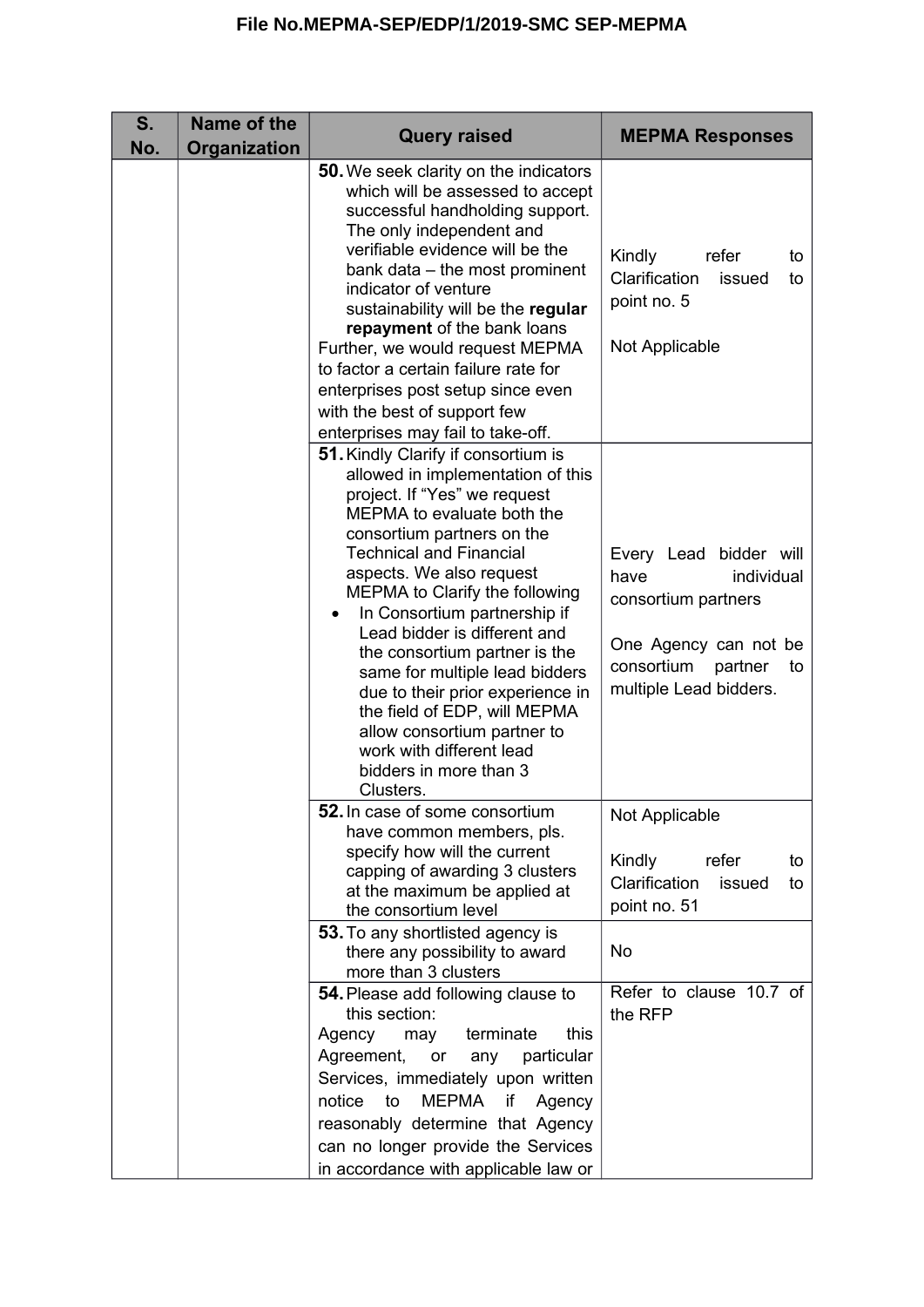| S.<br>No. | Name of the<br>Organization | <b>Query raised</b>                                                                                                                                                                                                                                                                                           | <b>MEPMA Responses</b>                                                 |
|-----------|-----------------------------|---------------------------------------------------------------------------------------------------------------------------------------------------------------------------------------------------------------------------------------------------------------------------------------------------------------|------------------------------------------------------------------------|
|           |                             | professional obligations                                                                                                                                                                                                                                                                                      |                                                                        |
|           |                             | 55. Please clarify the requirement of                                                                                                                                                                                                                                                                         | Self-declaration<br>should                                             |
|           |                             | separate declaration on INR 100                                                                                                                                                                                                                                                                               | be on a INR 100 Non-                                                   |
|           |                             | Non-Judicial Stamp paper                                                                                                                                                                                                                                                                                      | Judicial Stamp paper                                                   |
|           |                             | 56. Please suggest if MEPMA will<br>support in the infrastructure<br>requirements for conducting any<br>activity such as Mobilisation,<br>Training and Handholding etc.                                                                                                                                       | If any Govt building is<br>available, then MEPMA<br>will support.      |
|           |                             | MEPMA coordinate<br>Can<br>with                                                                                                                                                                                                                                                                               |                                                                        |
|           |                             | district/ ULB offices for providing the                                                                                                                                                                                                                                                                       |                                                                        |
|           |                             | infrastructure support                                                                                                                                                                                                                                                                                        |                                                                        |
|           |                             | 57. Please guide if SHGs or Local                                                                                                                                                                                                                                                                             | MEPMA will support in                                                  |
|           |                             | bodies<br>will<br>support<br>in                                                                                                                                                                                                                                                                               | mobilization.                                                          |
|           |                             | mobilisation or in identification of                                                                                                                                                                                                                                                                          | Only SHG members &                                                     |
|           |                             | beneficiaries. Also, can non-                                                                                                                                                                                                                                                                                 | their family members are                                               |
|           |                             | SHG members be mobilized.                                                                                                                                                                                                                                                                                     | to be identified.                                                      |
|           |                             | <b>58.</b> The resource requirement<br>highlighted in the RFP may vary<br>basis the enterprises<br>established. We propose that a<br>Central Team must be<br>evaluated as a part of RFP and<br>post allocation Coordinators can                                                                               | Kindly<br>refer<br>to<br>Clarification<br>issued<br>to<br>point no. 19 |
|           |                             | be deployed (need basis).<br><b>59.</b> The RFP does not have a<br>clause on Limitation of Liability.<br>Request you to please add<br>following:                                                                                                                                                              | May be Considered                                                      |
|           |                             | The Client (and any others for<br>whom Services are provided) shall<br>not recover from EY, in contract or<br>tort, under statute or otherwise, any<br>amount with respect to loss of profit,                                                                                                                 |                                                                        |
|           |                             | data or goodwill, or any other<br>consequential, incidental, indirect,<br>punitive or special damages<br>in<br>connection with claims arising out of<br>this Agreement or otherwise relating<br>to the Services, whether or not the<br>likelihood of such loss or damage<br>was contemplated. The Client (and |                                                                        |
|           |                             | any others for whom Services are<br>provided) shall not recover from EY,<br>contract<br>tort,<br>including<br>or<br>in<br>indemnification obligations<br>under                                                                                                                                                |                                                                        |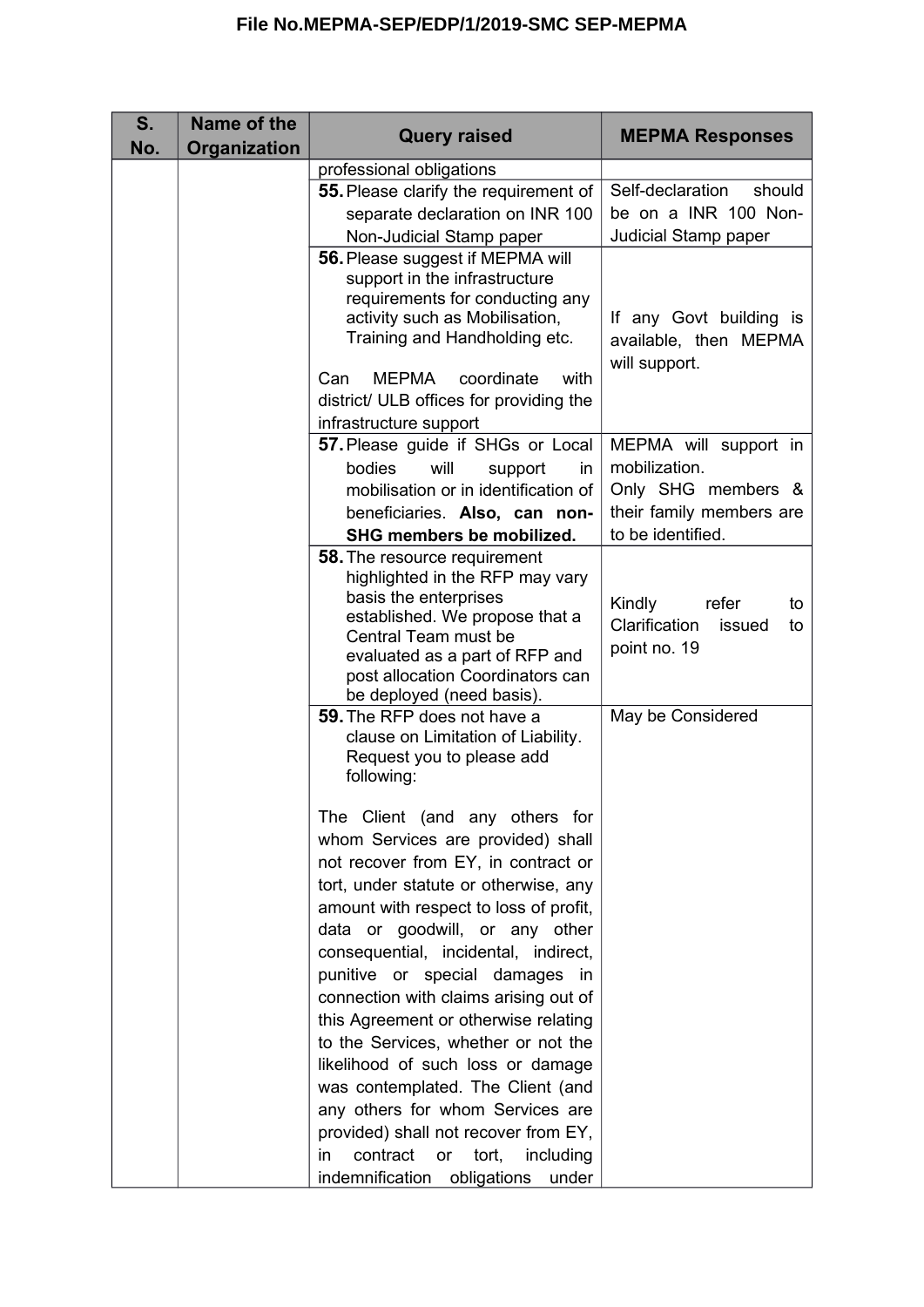|                                                                                                                                                                                                                                                                                                                                                                                                                                                                                                                                                                                                                                                                                                                                                                                     | <b>MEPMA Responses</b>                                                                              |
|-------------------------------------------------------------------------------------------------------------------------------------------------------------------------------------------------------------------------------------------------------------------------------------------------------------------------------------------------------------------------------------------------------------------------------------------------------------------------------------------------------------------------------------------------------------------------------------------------------------------------------------------------------------------------------------------------------------------------------------------------------------------------------------|-----------------------------------------------------------------------------------------------------|
| this<br>contract, under statute<br><u>or</u><br>otherwise,<br>aggregate<br>damages<br>more than the fees actually paid for<br>the Services that directly caused the<br>connection with<br>in<br>claims<br>loss<br>arising out of this Agreement or<br>otherwise relating to the Services.                                                                                                                                                                                                                                                                                                                                                                                                                                                                                           |                                                                                                     |
| <b>60. The</b><br>doesn't<br><b>RFP</b><br>clearly<br>mention about consortium. We<br>allow<br>the<br>request<br>you<br>to                                                                                                                                                                                                                                                                                                                                                                                                                                                                                                                                                                                                                                                          | Kindly<br>refer<br>to<br>Clarification<br>issued<br>to<br>point no. 24                              |
| collective<br>basis<br>done<br>experience, resource pool etc.                                                                                                                                                                                                                                                                                                                                                                                                                                                                                                                                                                                                                                                                                                                       | Kindly<br>refer<br>to<br>Clarification<br>issued<br>to<br>point no. 1                               |
| 61. Request to extend the proposal<br>submission by 3 weeks i.e. 25 <sup>th</sup><br>Oct 2019 as pre-bid response<br>will be received by 27 <sup>th</sup> Sep<br>2019. Thereafter, to complete<br>the requirements and submit a                                                                                                                                                                                                                                                                                                                                                                                                                                                                                                                                                     | Kindly<br>refer<br>to<br>Clarification<br>issued<br>to<br>point no. 4                               |
| 62. Request to please add following<br>clauses to the agreement:<br>1. Confidentiality-Request to<br>please add this Clause -                                                                                                                                                                                                                                                                                                                                                                                                                                                                                                                                                                                                                                                       | May be Considered                                                                                   |
| "Except as otherwise permitted by<br>this Agreement, neither of the<br>parties may disclose to third parties<br>the contents of this Agreement or<br>any information provided by or on<br>behalf of the other that ought<br>reasonably to be treated as<br>confidential and/or proprietary.<br>Parties may, however, disclose<br>such confidential information to the<br>extent that it: (a) is or becomes<br>public other than through a breach<br>of this Agreement, (b) is<br>subsequently received by the<br>receiving party from a third party<br>who, to the receiving party's<br>knowledge, owes no obligation of<br>confidentiality to the disclosing party<br>with respect to that information, (c)<br>was known to the receiving party at<br>the time of disclosure or is |                                                                                                     |
|                                                                                                                                                                                                                                                                                                                                                                                                                                                                                                                                                                                                                                                                                                                                                                                     | Consortium and scoring to be<br>comprehensive and quality bid.<br>thereafter created independently, |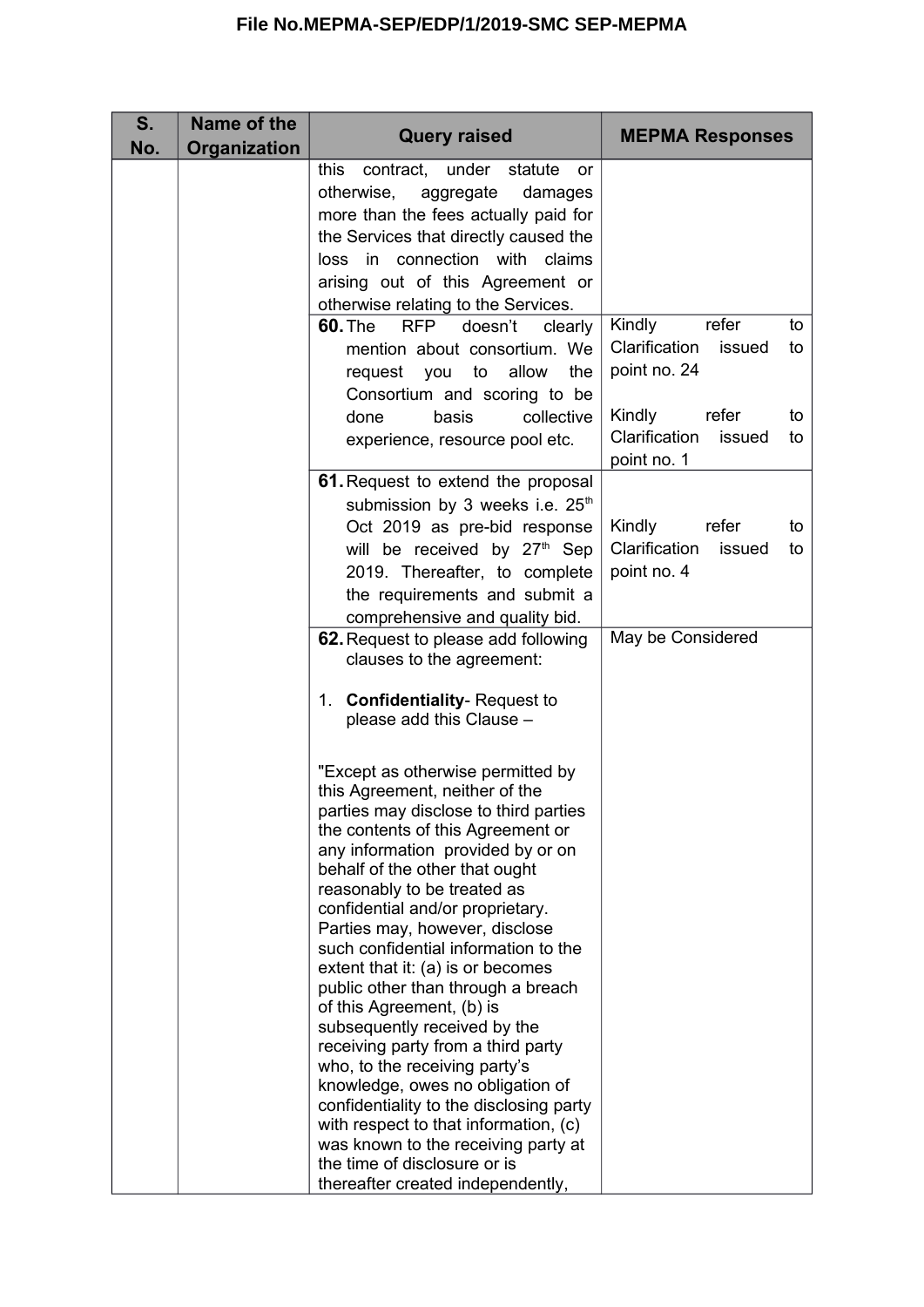| S.<br>No.      | Name of the<br>Organization | <b>Query raised</b>                                                                                                                                                                                                                                                                                                                                                                                                                                                                                                                                                                                                                                                                                                                     | <b>MEPMA Responses</b>                                                                                                                                                                                                         |
|----------------|-----------------------------|-----------------------------------------------------------------------------------------------------------------------------------------------------------------------------------------------------------------------------------------------------------------------------------------------------------------------------------------------------------------------------------------------------------------------------------------------------------------------------------------------------------------------------------------------------------------------------------------------------------------------------------------------------------------------------------------------------------------------------------------|--------------------------------------------------------------------------------------------------------------------------------------------------------------------------------------------------------------------------------|
|                |                             | (d) is disclosed as necessary to<br>enforce the receiving party's rights<br>under this Agreement, or (e) must<br>be disclosed under applicable law,<br>legal process or professional<br>regulations. These obligations shall<br>be valid for a period of 3 years from<br>the date of termination of this<br>Agreement."                                                                                                                                                                                                                                                                                                                                                                                                                 |                                                                                                                                                                                                                                |
|                |                             | 2. IPR-Request to please add:                                                                                                                                                                                                                                                                                                                                                                                                                                                                                                                                                                                                                                                                                                           |                                                                                                                                                                                                                                |
|                |                             | EY.<br>may use data,<br>software,<br>designs, utilities, tools, models,<br>systems and other methodologies<br>and know-how ("Materials") that EY<br>own in performing the Services.<br>Notwithstanding the delivery of any<br>Reports, EY retain all intellectual<br>property rights in the Materials<br>(including any improvements or<br>knowledge<br>developed<br>while<br>performing the Services), and in any<br>working papers that EY compile and<br>retain<br>connection<br>with<br>in<br>the<br>Services (but not Client Information<br>reflected in them). Upon payment for<br>the Services, Client may use any<br>Materials included in the Reports,<br>as well as the Reports themselves<br>as permitted by this Agreement. |                                                                                                                                                                                                                                |
| $\overline{7}$ | <b>FICCI</b>                | 63. Is formation of Consortium is<br>allowed: As FICCI operates<br>through its wide network of<br>training partners, MSME<br>Associations etc. we would like<br>request to allow us to bid along<br>with our channel partners<br>64. Whether Certificates from the<br>client are also acceptable<br>instead of work orders.                                                                                                                                                                                                                                                                                                                                                                                                             | Kindly<br>refer<br>to<br>Clarification<br>issued<br>to<br>point no. 24<br>Client Certificates are not<br>accepted<br>proof.<br>as<br>Workorders,<br>MoU<br>with<br><b>Clients</b><br>work<br>and<br>certificates<br>completion |
|                |                             |                                                                                                                                                                                                                                                                                                                                                                                                                                                                                                                                                                                                                                                                                                                                         | from<br>clients<br>will<br>be<br>accepted.                                                                                                                                                                                     |
| 8              | <b>TERNA</b>                | 65. As per RFP mention that there<br>is need to appointment of field<br>coordinator as per ULB wise but                                                                                                                                                                                                                                                                                                                                                                                                                                                                                                                                                                                                                                 | field<br>Yes,<br>one<br>coordinator for one circle                                                                                                                                                                             |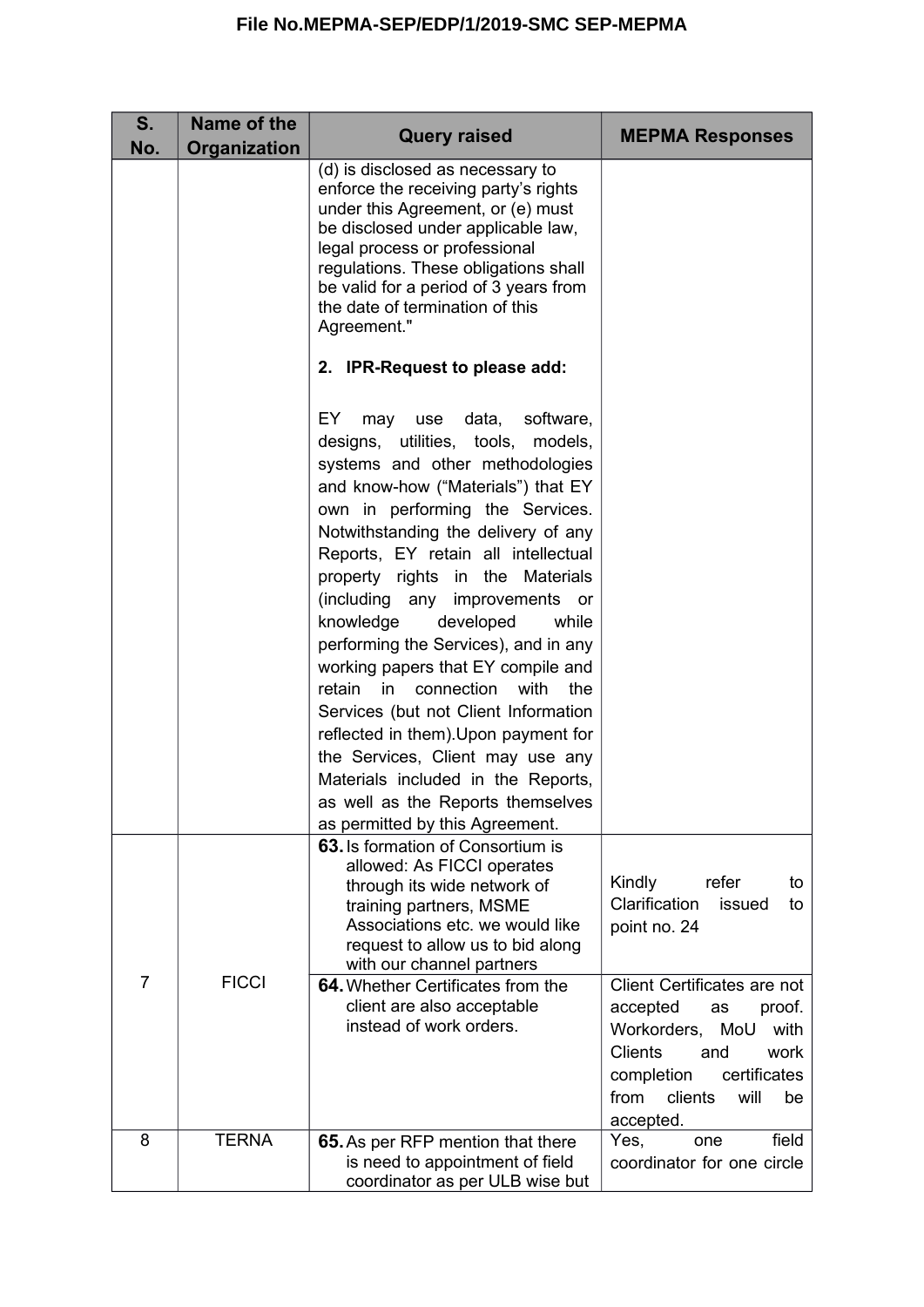| S.<br>No. | Name of the<br>Organization | <b>Query raised</b>                                                                                                                                                                                 | <b>MEPMA Responses</b>                                                                                           |
|-----------|-----------------------------|-----------------------------------------------------------------------------------------------------------------------------------------------------------------------------------------------------|------------------------------------------------------------------------------------------------------------------|
|           |                             | in Hyderabad there is no ULB<br>and having circle so it is require<br>to appointment of one person in<br>one circle, please guide us.                                                               | to be appointed.                                                                                                 |
| 9         | <b>PSGR</b>                 | 66.<br>As getting all the documents<br>and details required are quite<br>challenging and time consuming<br>we request you to extend the<br>time for submission by two more<br>weeks.                | Kindly<br>refer<br>to<br>Clarification<br>issued<br>to<br>point no. 4                                            |
| 10        | Despande<br>Foundation      | 67. Allow the consortium to have a<br>strong team for successful<br>implementation                                                                                                                  | Kindly<br>refer<br>to<br>Clarification<br>issued<br>to<br>point no. 24                                           |
|           |                             | <b>68.</b> Allow financial partners to<br>manage funds since there is no<br>provision of advance fund<br>release and huge amount of<br>working capital is required for<br>timely completion of work | No Advance payment will<br>be made and<br>Kindly<br>refer<br>to<br>Clarification<br>issued<br>to<br>point no. 24 |
|           |                             | 69. Advance for mobilization could<br>be released for us to have some<br>cushion to manage our<br>resources.                                                                                        | Kindly<br>refer<br>to<br>Clarification<br>issued<br>to<br>point no. 26                                           |
|           |                             | <b>70.</b> can we submit the list of 600<br>successfully established<br>enterprises in the excel sheet<br>rather than an individual form as<br>mentioned in format- 6, point<br>2.3?                | Kindly<br>refer<br>to<br>Clarification<br>issued<br>to<br>point no. 3                                            |
|           |                             | 71. Is there any dedicated format to<br>evaluate the sustained<br>enterprises?                                                                                                                      | Kindly<br>refer<br>to<br>Clarification<br>issued<br>to<br>point no. 21                                           |
|           |                             | <b>72.</b> What are the criteria by which<br>MEPMA defines enterprises as<br>Sustained?                                                                                                             | Kindly<br>to<br>refer<br>Clarification<br>issued<br>to<br>point no. 21                                           |
|           |                             | <b>73.</b> What is the minimum time limit<br>be given for staff recruitment to<br>the successful bidder?                                                                                            | Kindly<br>refer<br>to<br>Clarification<br>issued<br>to<br>point no. 19 & 20                                      |
|           |                             | <b>74.</b> What are the criteria and<br>indicators decided by MEPMA<br>with relevant to handholding?                                                                                                | Kindly<br>refer<br>to<br>Clarification<br>issued<br>to<br>point no. 5                                            |
|           |                             | <b>75.</b> Clarity on bid security @ 10 %<br>of actuals after final bid?                                                                                                                            | refer<br>Kindly<br>to<br>Clarification<br>issued<br>to<br>point no. 17                                           |
|           |                             | 76. What do MEPMA mean by<br>sustainability time?                                                                                                                                                   | Kindly<br>refer<br>to<br>Clarification<br>issued<br>to<br>point no. 21                                           |
|           |                             | 77. clarity on financials per Unit to<br>be released by MEPMA                                                                                                                                       | Adhere<br>the<br><b>RFP</b><br>to<br>norms                                                                       |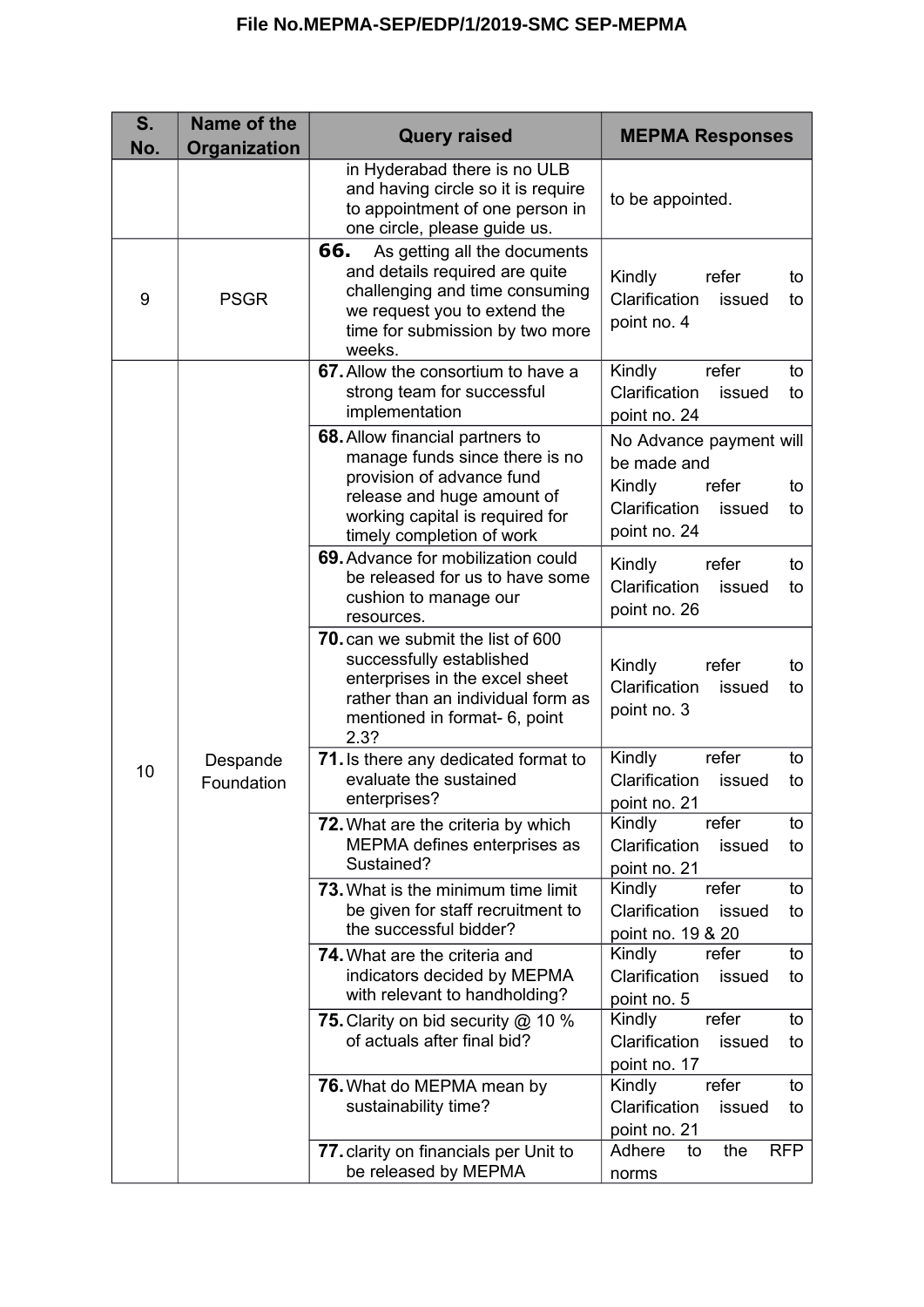| <b>No.</b> | S. Name of the<br><b>Crganization</b> | <b>Query raised</b>                                                        | MEPMA Responses                        |                 |  |
|------------|---------------------------------------|----------------------------------------------------------------------------|----------------------------------------|-----------------|--|
|            |                                       | 78. Can survey time be increased<br>from 1 month to more than 3<br>months? | Kindly<br>Clarification<br>point no. 5 | refer<br>issued |  |

Note: The bidders shall submit INR 5,000/- (Rupees Five Thousand only) (non-refundable) in the form of Demand Draft in favor of "Mission Director, MEPMA" issued by any Nationalized/ Scheduled Banks in India and payable at Hyderabad towards the cost of RFP document (the "Bid Processing fees").

Kindly do submit the same along with Proposal on 30<sup>th</sup> October 2019. In case Any Bidder fails to submit the same, their proposal will not be considered for evaluation.



Digitally signed by P<br>ANURADHA<br>Date: 2018 10.09 **7:58:17 IST** Äp **้<br>โมอ์**ง๊ค Reason.